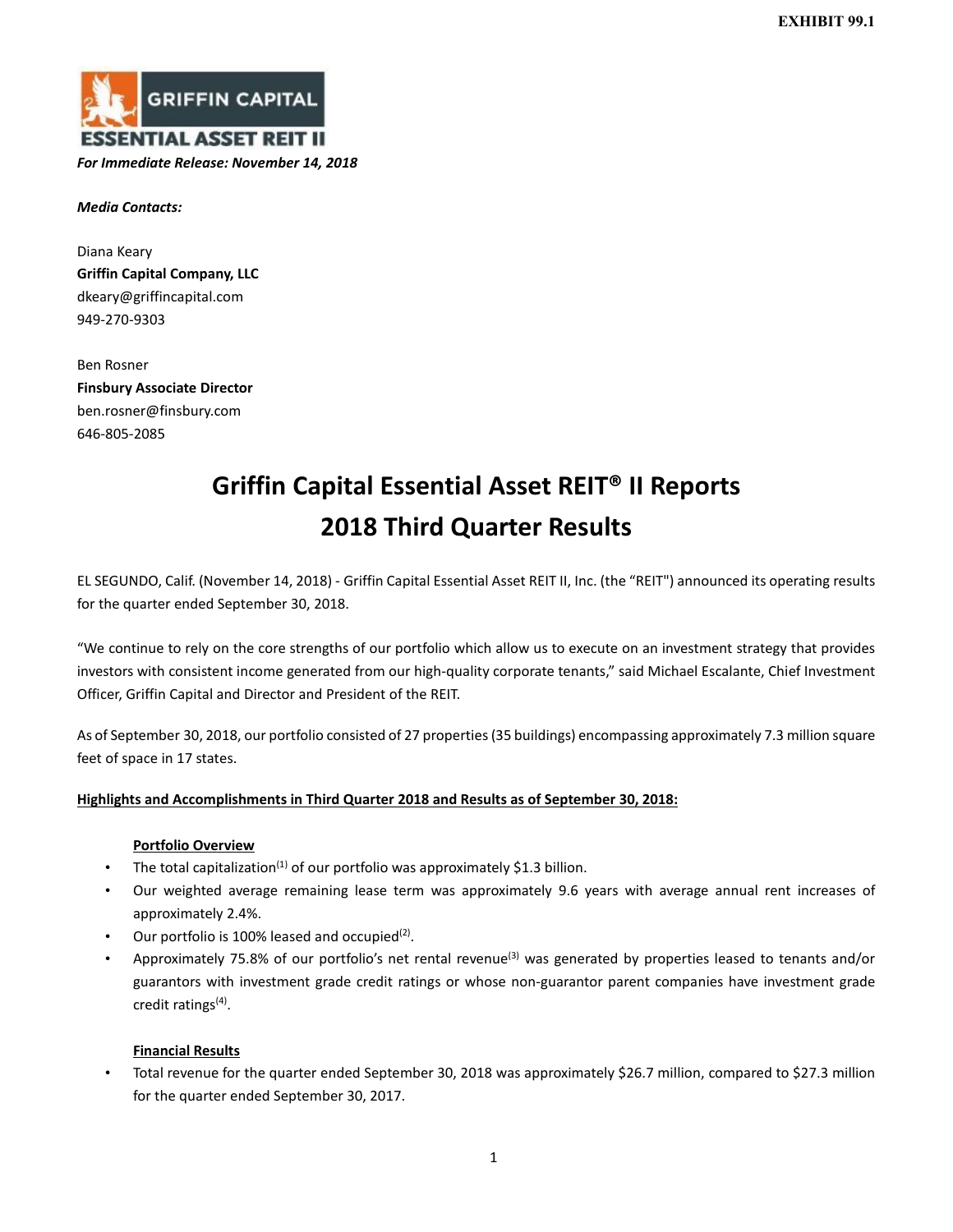- Net loss attributable to common stockholders was approximately  $\zeta(0.8)$  million or  $\zeta(0.01)$  per basic and diluted share for the quarter ended September 30, 2018, compared to net income attributable to common stockholders of \$3.1 million or \$0.04 per basic and diluted share for the same period in 2017.
- As of September 30, 2018, the ratio of debt to total real estate acquisition value was 43.7%.

# **Non-GAAP Measures**

- Adjusted funds from operations, or AFFO, was approximately \$8.4 million and \$10.3 million for the quarters ended September 30, 2018 and 2017, respectively. Funds from operations, or FFO<sup>(5)</sup>, was approximately \$10.5 million and \$14.3 million for the quarters ended September 30, 2018 and 2017, respectively. Please see the financial reconciliation tables and notes at the end of this release for more information regarding AFFO and FFO.
- Our Adjusted EBITDA, as defined per our amended and restated credit agreement, was approximately \$17.4 million for the quarter ended September 30, 2018 with both a fixed charge and interest coverage ratio of 3.70. Please see the financial reconciliation tables and notes at the end of this release for more information regarding Adjusted EBITDA and related ratios.

#### **About Griffin Capital Essential Asset REIT II**

Griffin Capital Essential Asset REIT II, Inc. is a publicly registered, non-traded REIT focused on acquiring a portfolio consisting primarily of single tenant business essential properties throughout the United States, diversified by corporate credit, physical geography, product type, and lease duration. As of September 30, 2018, Griffin Capital Essential Asset REIT II, Inc. has acquired 35 office and industrial buildings totaling approximately 7.3 million rentable square feet and asset acquisition value of approximately \$1.1 billion. Griffin Capital Essential Asset REIT II, Inc. is one of several REITs sponsored or co-sponsored by Griffin Capital Company, LLC ("Griffin Capital").

#### **About Griffin Capital Company, LLC**

Griffin Capital is a leading alternative investment asset manager that owns, manages, or co-sponsors approximately \$11.2 billion\* in assets. Founded in 1995, the privately held firm is led by a seasoned team of senior executives with more than two decades of investment and real estate experience and who collectively have executed more than 650 transactions valued at over \$22.0 billion.

The firm manages, sponsors or co-sponsors a suite of carefully curated, institutional quality investment solutions distributed by Griffin Capital Securities, LLC to retail investors through a community of partners, including independent and insurance brokerdealers, wirehouses, registered investment advisory firms and the financial advisors who work with these enterprises. Additional information is available at www.griffincapital.com.

\*Includes the property information related to interests held in certain joint ventures. As of September 30, 2018.

This press release may contain certain forward-looking statements within the meaning of Section 27A of the Securities Act of 1933, as amended, and Section 21E of the Securities Exchange Act of 1934, as amended. Such forward-looking statements can generally be identified by our use of forward-looking terminology such as "may," "will," "expect," "intend," "anticipate," "estimate," "believe," "continue," or other similar words. Because such statements include risks, uncertainties and contingencies, actual results may differ materially from the expectations, intentions, beliefs, plans or predictions of the future expressed or implied by such forward-looking statements. These risks, uncertainties and contingencies include, but are not limited to: uncertainties relating to changes in general economic and real estate conditions; uncertainties relating to the implementation of our real estate investment strategy; uncertainties relating to financing availability and capital proceeds; uncertainties relating to the closing of property acquisitions; uncertainties related to the timing and availability of distributions; and other risk factors as outlined in the REIT's prospectus, Annual Report on Form 10-K and Quarterly Reports on Form 10-Q as filed with the Securities and Exchange Commission (the "SEC"). This is neither an offer nor a solicitation to purchase securities.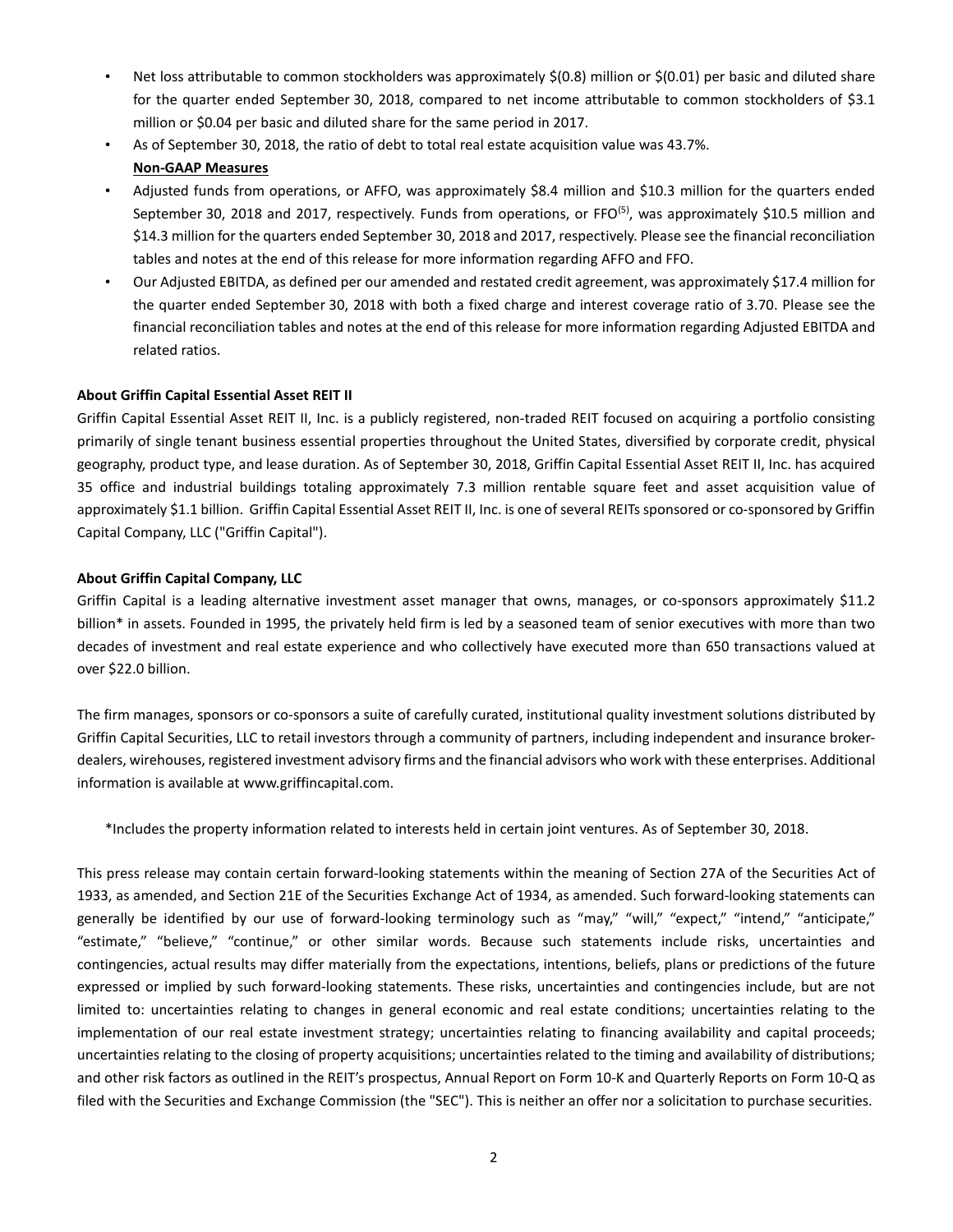\_\_\_\_\_\_\_\_\_\_\_\_\_\_\_\_\_\_\_\_\_\_\_\_\_\_\_\_\_\_

4 Approximately 75.8% of our portfolio's net rental revenue was generated by properties leased to tenants and/or guarantors with investment grade credit ratings or whose non-guarantor parent companies have investment grade ratings or what management believes are generally equivalent ratings. Of the 75.8% investment grade tenant ratings, 64.0% is from Nationally Recognized Statistical Rating Organization (NRSRO) credit rating, with the remaining 11.8% being from a non-NRSRO, but having a rating that we believe is generally equivalent to an NRSRO investment grade rating. Bloomberg's default risk rating is one example of a non-NRSRO rating. <sup>5</sup> FFO, as described by National Association of Real Estate Investment Trusts ("NAREIT"), is adjusted for non-controlling interest distributions.

 $1$  Total capitalization includes the outstanding debt balance, plus total equity raised in our public offerings, net of redemptions.

<sup>&</sup>lt;sup>2</sup> There is no guarantee that our properties will remain 100% leased and occupied.

<sup>&</sup>lt;sup>3</sup> Net rent is based on (a) the contractual base rental payments assuming the lease requires the tenant to reimburse us for certain operating expenses or the property is self-managed by the tenant and the tenant is responsible for all, or substantially all, of the operating expenses; or (b) contractual rent payments less certain operating expenses that are our responsibility for the 12-month period subsequent to September 30, 2018, and includes assumptions that may not be indicative of the actual future performance of a property, including the assumption that the tenant will perform its obligations under its lease agreement during the next 12 months.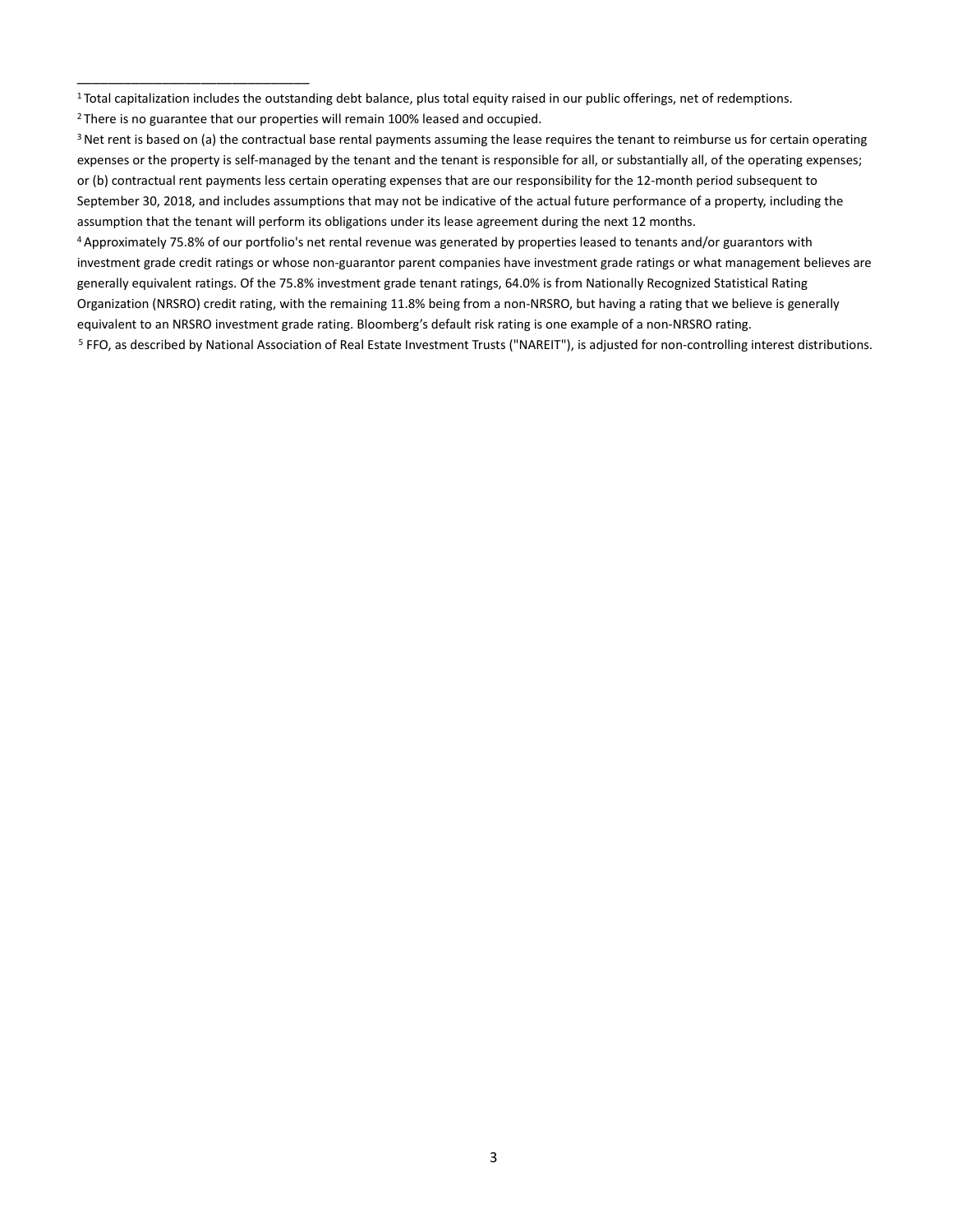# **GRIFFIN CAPITAL ESSENTIAL ASSET REIT II, INC.**

# **CONSOLIDATED BALANCE SHEETS**

**(Unaudited; in thousands, except share amounts)**

|                                                                                                                                                                                           | September 30, 2018 |              |     | December 31, 2017 |  |  |  |
|-------------------------------------------------------------------------------------------------------------------------------------------------------------------------------------------|--------------------|--------------|-----|-------------------|--|--|--|
| <b>ASSETS</b>                                                                                                                                                                             |                    |              |     |                   |  |  |  |
| Cash and cash equivalents                                                                                                                                                                 | \$                 | 33,786 \$    |     | 33,164            |  |  |  |
| Restricted cash                                                                                                                                                                           |                    | 14,642       |     | 12,886            |  |  |  |
| Real estate:                                                                                                                                                                              |                    |              |     |                   |  |  |  |
| Land                                                                                                                                                                                      |                    | 122,482      |     | 122,482           |  |  |  |
| <b>Building and improvements</b>                                                                                                                                                          |                    | 819,079      |     | 815,721           |  |  |  |
| Tenant origination and absorption cost                                                                                                                                                    |                    | 240,364      |     | 240,364           |  |  |  |
| Construction in progress                                                                                                                                                                  |                    | 132          |     | 299               |  |  |  |
| Total real estate                                                                                                                                                                         |                    | 1,182,057    |     | 1,178,866         |  |  |  |
| Less: accumulated depreciation and amortization                                                                                                                                           |                    | (117, 288)   |     | (83,905)          |  |  |  |
| Total real estate, net                                                                                                                                                                    |                    | 1,064,769    |     | 1,094,961         |  |  |  |
| Intangible assets, net                                                                                                                                                                    |                    | 3,016        |     | 3,294             |  |  |  |
| Due from affiliates                                                                                                                                                                       |                    | 1,128        |     | 686               |  |  |  |
| Deferred rent                                                                                                                                                                             |                    | 29,851       |     | 22,733            |  |  |  |
| Other assets, net                                                                                                                                                                         |                    | 6,862        |     | 12,224            |  |  |  |
| Total assets                                                                                                                                                                              | \$                 | 1,154,054    | -\$ | 1,179,948         |  |  |  |
| <b>LIABILITIES AND EQUITY</b>                                                                                                                                                             |                    |              |     |                   |  |  |  |
| Total debt                                                                                                                                                                                | \$                 | 481,573 \$   |     | 481,848           |  |  |  |
| <b>Restricted reserves</b>                                                                                                                                                                |                    | 13,310       |     | 13,368            |  |  |  |
| Distributions payable                                                                                                                                                                     |                    | 1,772        |     | 1,689             |  |  |  |
| Due to affiliates                                                                                                                                                                         |                    | 18,988       |     | 16,896            |  |  |  |
| Below market leases, net                                                                                                                                                                  |                    | 47,506       |     | 51,295            |  |  |  |
| Accrued expenses and other liabilities                                                                                                                                                    |                    | 21,765       |     | 19,903            |  |  |  |
| <b>Total liabilities</b>                                                                                                                                                                  |                    | 584,914      |     | 584,999           |  |  |  |
| Common stock subject to redemption                                                                                                                                                        |                    | 37,401       |     | 32,405            |  |  |  |
| Stockholders' equity:                                                                                                                                                                     |                    |              |     |                   |  |  |  |
| Common Stock, \$0.001 par value - Authorized: 800,000,000; 77,760,266 and 77,175,283 shares outstanding<br>in the aggregate, as of September 30, 2018 and December 31, 2017, respectively |                    | 77           |     | 76                |  |  |  |
| Additional paid-in capital                                                                                                                                                                |                    | 657,756      |     | 656,705           |  |  |  |
| Cumulative distributions                                                                                                                                                                  |                    | (114, 510)   |     | (82, 590)         |  |  |  |
| Accumulated deficit                                                                                                                                                                       |                    | (13, 102)    |     | (12, 672)         |  |  |  |
| Accumulated other comprehensive income                                                                                                                                                    |                    | 310          |     | 949               |  |  |  |
| Total stockholders' equity                                                                                                                                                                |                    | 530,531      |     | 562,468           |  |  |  |
| Noncontrolling interests                                                                                                                                                                  |                    | 1,208        |     | 76                |  |  |  |
| Total equity                                                                                                                                                                              |                    | 531,739      |     | 562,544           |  |  |  |
| Total liabilities and equity                                                                                                                                                              | \$                 | 1,154,054 \$ |     | 1,179,948         |  |  |  |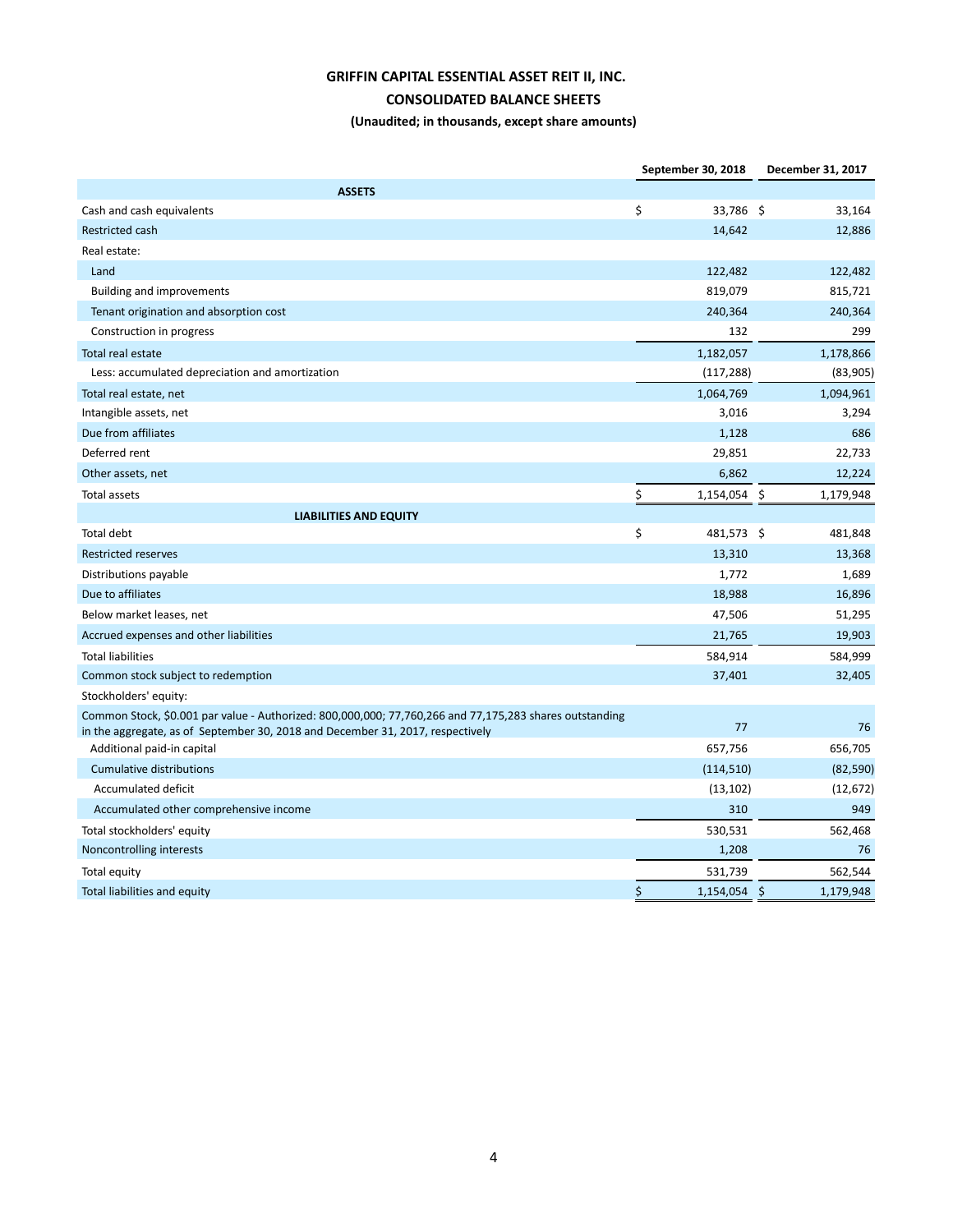# **GRIFFIN CAPITAL ESSENTIAL ASSET REIT II, INC.**

# **CONSOLIDATED STATEMENTS OF OPERATIONS**

# **(Unaudited; in thousands, except share and per share amounts)**

|                                                                                       | Three Months Ended September 30, |                |      | Nine Months Ended September 30, |      |                |  |            |  |
|---------------------------------------------------------------------------------------|----------------------------------|----------------|------|---------------------------------|------|----------------|--|------------|--|
|                                                                                       | 2018                             |                | 2017 |                                 | 2018 |                |  | 2017       |  |
| Revenue:                                                                              |                                  |                |      |                                 |      |                |  |            |  |
| Rental income                                                                         | \$                               | 21,928 \$      |      | 22,926 \$                       |      | 65,854 \$      |  | 67,211     |  |
| Property expense recovery                                                             |                                  | 4,785          |      | 4,423                           |      | 13,945         |  | 12,671     |  |
| Total revenue                                                                         |                                  | 26,713         |      | 27,349                          |      | 79,799         |  | 79,882     |  |
| Expenses:                                                                             |                                  |                |      |                                 |      |                |  |            |  |
| Property operating                                                                    |                                  | 1,866          |      | 1,787                           |      | 5,598          |  | 4,886      |  |
| Property tax                                                                          |                                  | 2,449          |      | 2,511                           |      | 7,521          |  | 7,244      |  |
| Property management fees to affiliates                                                |                                  | 456            |      | 452                             |      | 1,365          |  | 1,347      |  |
| Asset management fees to affiliates                                                   |                                  |                |      | 2,485                           |      |                |  | 8,026      |  |
| Advisory fees to affiliates                                                           |                                  | 2,346          |      | 273                             |      | 6,970          |  | 273        |  |
| Performance distribution allocation to affiliates                                     |                                  | 2,084          |      | 213                             |      | 6,200          |  | 213        |  |
| General and administrative                                                            |                                  | 775            |      | 831                             |      | 2,446          |  | 2,736      |  |
| Corporate operating expenses to affiliates                                            |                                  | 806            |      | 566                             |      | 2,168          |  | 1,679      |  |
| Depreciation and amortization                                                         |                                  | 11,252         |      | 11,236                          |      | 33,383         |  | 32,710     |  |
| Total expenses                                                                        |                                  | 22,034         |      | 20,354                          |      | 65,651         |  | 59,114     |  |
| Income before other income (expenses)                                                 |                                  | 4,679          |      | 6,995                           |      | 14,148         |  | 20,768     |  |
| Other income (expense):                                                               |                                  |                |      |                                 |      |                |  |            |  |
| Interest expense                                                                      |                                  | (5,464)        |      | (3,997)                         |      | (14, 775)      |  | (11, 445)  |  |
| Other income, net                                                                     |                                  | 28             |      | 101                             |      | 196            |  | 265        |  |
| Net (loss) income                                                                     |                                  | (757)          |      | 3,099                           |      | (431)          |  | 9,588      |  |
| Net loss (income) attributable to noncontrolling interests                            |                                  | $\mathbf 1$    |      | (1)                             |      | $\mathbf{1}$   |  | (3)        |  |
| Net (loss) income attributable to common stockholders                                 | \$                               | $(756)$ \$     |      | 3,098                           | \$   | $(430)$ \$     |  | 9,585      |  |
| Net (loss) income attributable to common stockholders per share,<br>basic and diluted | \$                               | $(0.01)$ \$    |      | $0.04 \quad$ \$                 |      | $(0.01)$ \$    |  | 0.13       |  |
| Weighted average number of common shares outstanding, basic and<br>diluted            |                                  | 78,034,852     |      | 76,157,963                      |      | 77,594,234     |  | 75,441,620 |  |
| Distributions declared per common share                                               | \$                               | $0.14 \quad $$ |      | 0.14                            | - \$ | $0.42 \quad $$ |  | 0.42       |  |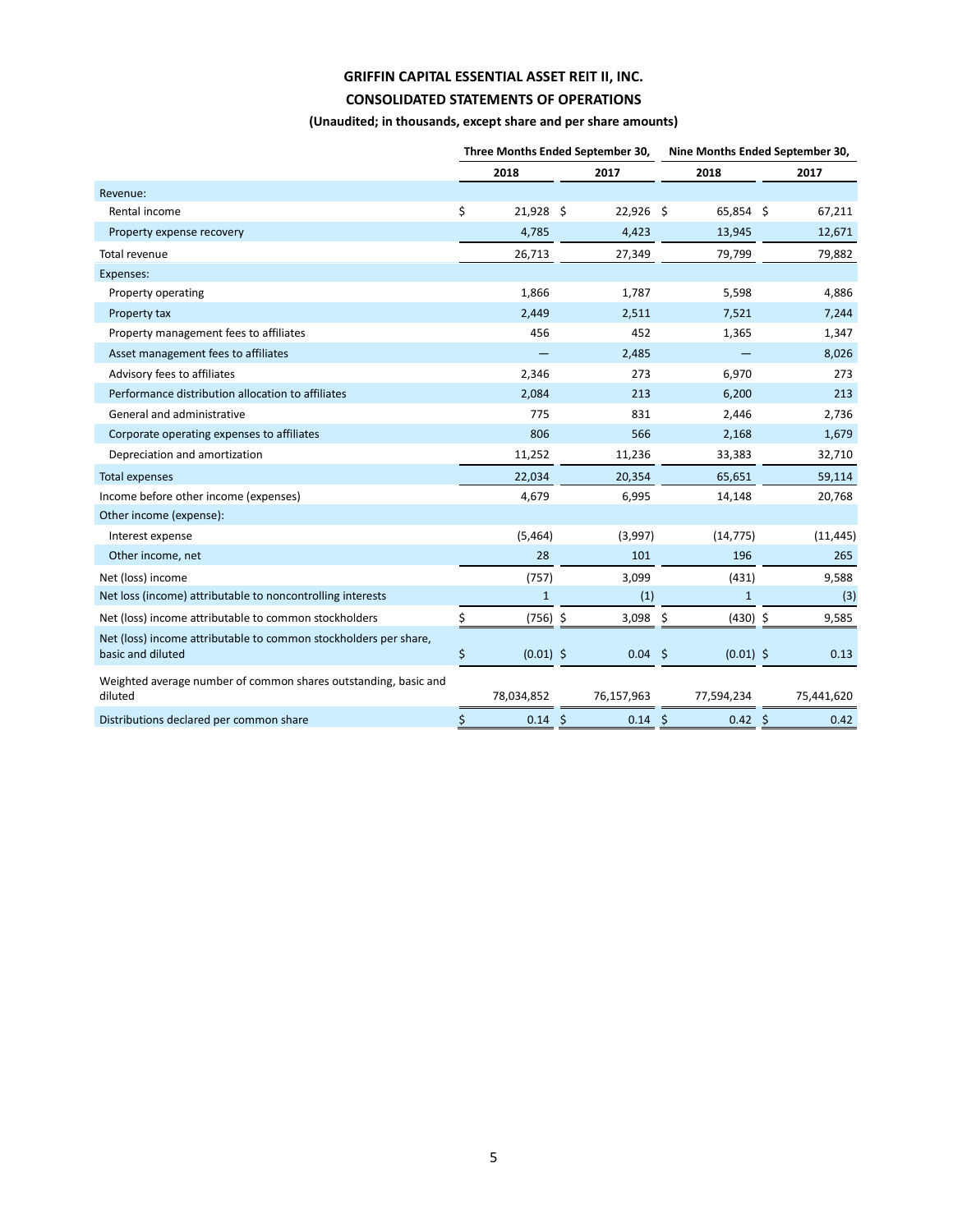# **GRIFFIN CAPITAL ESSENTIAL ASSET REIT II, INC. Funds from Operations and Adjusted Funds from Operations (Unaudited)**

#### **Funds from Operations and Adjusted Funds from Operations**

Our management believes that historical cost accounting for real estate assets in accordance with generally accepted accounting principle ("GAAP") implicitly assumes that the value of real estate assets diminishes predictably over time. Since real estate values have historically risen or fallen with market conditions, many industry investors and analysts have considered the presentation of operating results for real estate companies that use historical cost accounting to be insufficient.

Management is responsible for managing interest rate, hedge and foreign exchange risks. To achieve our objectives, we may borrow at fixed rates or variable rates. In order to mitigate our interest rate risk on certain financial instruments, if any, we may enter into interest rate cap agreements or other hedge instruments and in order to mitigate our risk to foreign currency exposure, if any, we may enter into foreign currency hedges. We view fair value adjustments of derivatives, impairment charges and gains and losses from dispositions of assets as non-recurring items or items which are unrealized and may not ultimately be realized, and which are not reflective of ongoing operations and are therefore typically adjusted for when assessing operating performance.

In order to provide a more complete understanding of the operating performance of a REIT, the NAREIT promulgated a measure known as funds from operations ("FFO"). FFO is defined as net income or loss computed in accordance with GAAP, excluding extraordinary items, as defined by GAAP, and gains and losses from sales of depreciable operating property, adding back asset impairment write-downs, plus real estate related depreciation and amortization (excluding amortization of deferred financing costs and depreciation of non-real estate assets), and after adjustment for unconsolidated partnerships, joint ventures and preferred distributions. Because FFO calculations exclude such items as depreciation and amortization of real estate assets and gains and losses from sales of operating real estate assets (which can vary among owners of identical assets in similar conditions based on historical cost accounting and useful-life estimates), they facilitate comparisons of operating performance between periods and between other REITs. As a result, we believe that the use of FFO, together with the required GAAP presentations, provides a more complete understanding of our performance relative to our competitors and a more informed and appropriate basis on which to make decisions involving operating, financing, and investing activities. It should be noted, however, that other REITs may not define FFO in accordance with the current NAREIT definition or may interpret the current NAREIT definition differently than we do, making comparisons less meaningful.

Beginning with the three months ended March 31, 2018, we are now using Adjusted Funds from Operations ("AFFO") as a non-GAAP financial measure to evaluate our operating performance. We previously used Modified Funds from Operations as a non-GAAP measure of operating performance. Management elected to replace the Modified Funds from Operations ("MFFO") measure with AFFO, as management believes AFFO provides investors with an operating performance measure that is consistent with the performance models and analysis used by management, including the addition of non-cash performance distributions not defined in the calculation of MFFO. In addition, AFFO is a measure used among our peer group, which includes daily Net Asset Value ("NAV") REITs. We also believe that AFFO is a recognized measure of sustainable operating performance by the REIT industry. Further, we believe AFFO is useful in comparing the sustainability of our operating performance with the sustainability of the operating performance of other real estate companies.

Management believes that AFFO is a beneficial indicator of our ongoing portfolio performance and ability to sustain our current distribution level. More specifically, AFFO isolates the financial results of the Company's operations. AFFO, however, is not considered an appropriate measure of historical earnings as it excludes certain significant costs that are otherwise included in reported earnings. Further, since the measure is based on historical financial information, AFFO for the period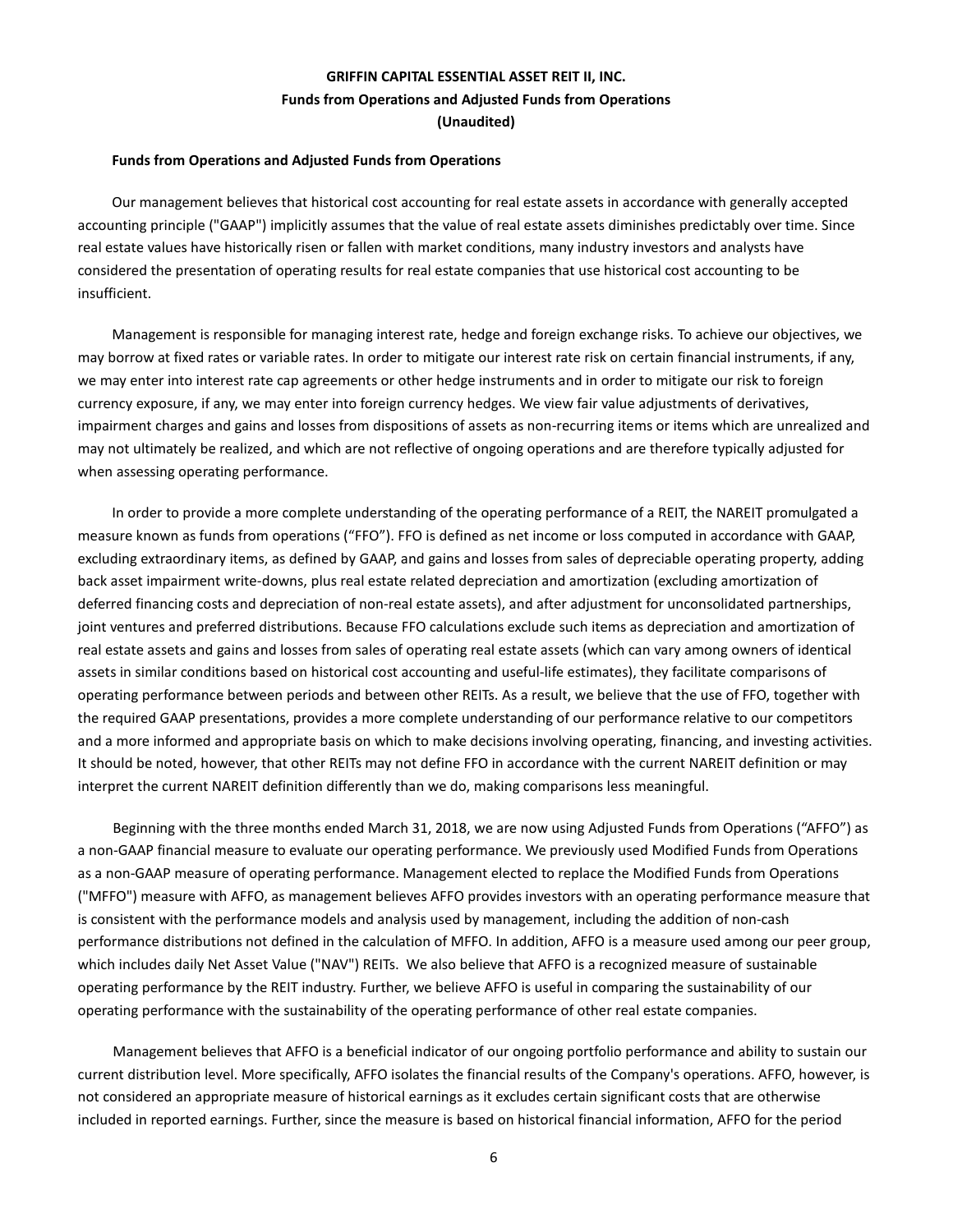presented may not be indicative of future results or our future ability to pay our dividends. By providing FFO and AFFO, we present information that assists investors in aligning their analysis with management's analysis of long-term operating activities. As explained below, management's evaluation of our operating performance excludes items considered in the calculation of AFFO based on the following economic considerations:

- Revenues in excess of cash received, net. Most of our leases provide for periodic minimum rent payment increases throughout the term of the lease. In accordance with GAAP, these contractual periodic minimum rent payment increases during the term of a lease are recorded to rental revenue on a straight-line basis in order to reconcile the difference between accrual and cash basis accounting. As straight-line rent is a GAAP non-cash adjustment and is included in historical earnings, FFO is adjusted for the effect of straight-line rent to arrive at AFFO as a means of determining operating results of our portfolio. In addition, when applicable, in conjunction with certain acquisitions, we may enter into a master escrow or lease agreement with a seller, whereby the seller is obligated to pay us rent pertaining to certain spaces impacted by existing rental abatements. In accordance with GAAP, these proceeds are recorded as an adjustment to the allocation of real estate assets at the time of acquisition, and, accordingly, are not included in revenues, net income, or FFO. This application results in income recognition that can differ significantly from current contract terms. By adjusting for this item, we believe AFFO is reflective of the realized economic impact of our leases (including master agreements) that is useful in assessing the sustainability of our operating performance.
- Amortization of in-place lease valuation. Acquired in-place leases are valued as above-market or below-market as of the date of acquisition based on the present value of the difference between (a) the contractual amounts to be paid pursuant to the in-place leases and (b) management's estimate of fair market lease rates for the corresponding in-place leases over a period equal to the remaining non-cancelable term of the lease for above-market leases. The abovemarket and below-market lease values are capitalized as intangible lease assets or liabilities and amortized as an adjustment to rental income over the remaining terms of the respective leases. As amortization of in-place lease valuation is a non-cash adjustment and is included in historical earnings, FFO is adjusted for the effect of the amortization to arrive at AFFO as a means of determining operating results of our portfolio.
- Acquisition-related costs. We were organized primarily with the purpose of acquiring or investing in income-producing real property in order to generate operational income and cash flow that will allow us to provide regular cash distributions to our stockholders. In the process, we incur non-reimbursable affiliated and non-affiliated acquisitionrelated costs, which in accordance with GAAP are capitalized and included as part of the relative fair value when the property acquisition meets the definition of an asset acquisition or are expensed as incurred and are included in the determination of income (loss) from operations and net income (loss), for property acquisitions accounted for as a business combination. By excluding acquisition-related costs, AFFO may not provide an accurate indicator of our operating performance during periods in which acquisitions are made. However, it can provide an indication of our ongoing ability to generate cash flow from operations and continue as a going concern after we cease to acquire properties on a frequent and regular basis, which can be compared to the AFFO of other non-listed REITs that have completed their acquisition activity and have similar operating characteristics to ours. Management believes that excluding these costs from AFFO provides investors with supplemental performance information that is consistent with the performance models and analyses used by management.
- Gain or loss from the extinguishment of debt. We use debt as a partial source of capital to acquire properties in our portfolio. As a term of obtaining this debt, we will pay financing costs to the respective lender. Financing costs are presented on the balance sheet as a direct deduction from the carrying amount of that debt liability, consistent with debt discounts and amortized into interest expense on a straight-line basis over the term of the debt. We consider the amortization expense to be a component of operations if the debt was used to acquire properties. From time to time, we may cancel certain debt obligations and replace these canceled debt obligations with new debt at more favorable terms to us. In doing so, we are required to write off the remaining capitalized financing costs associated with the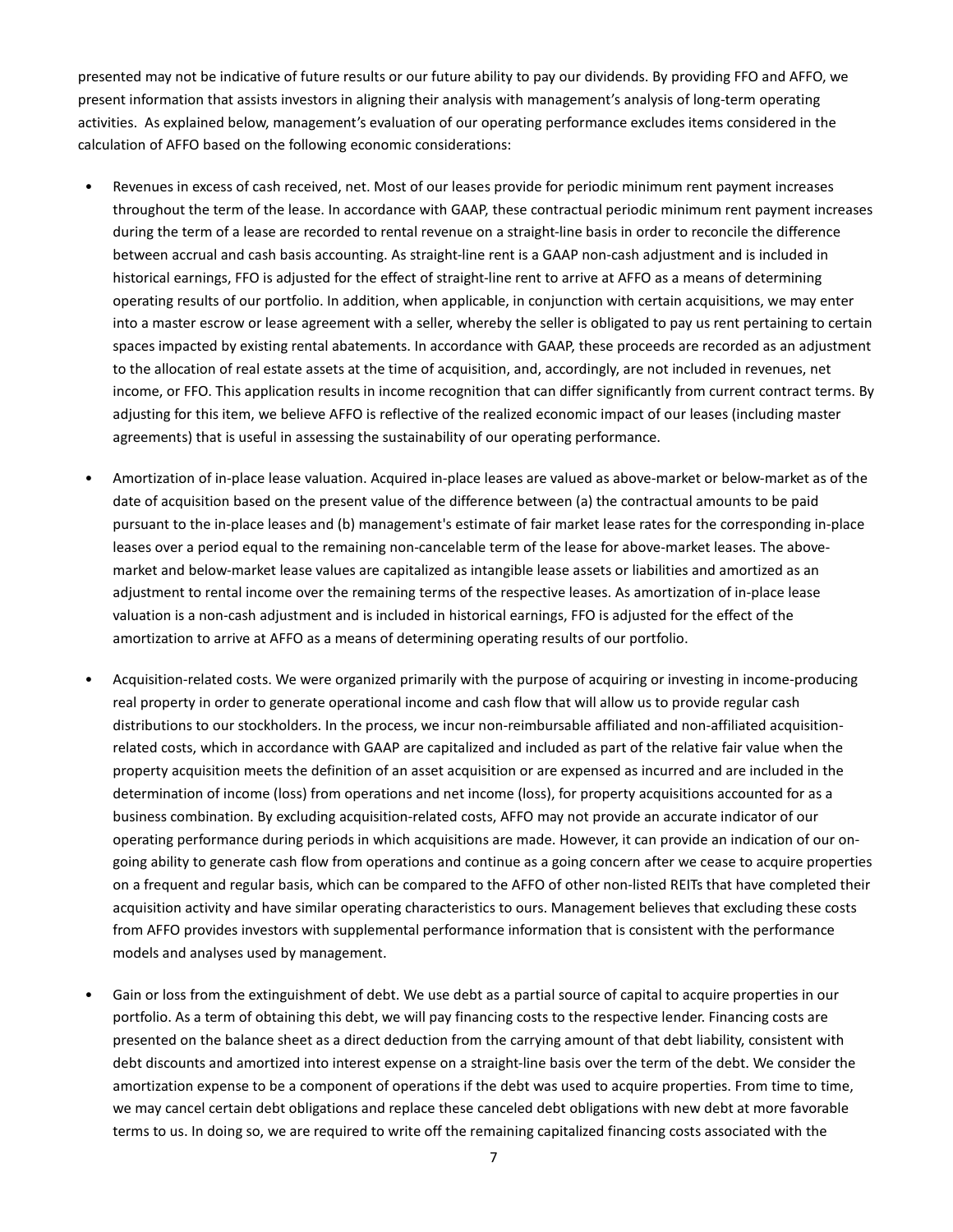canceled debt, which we consider to be a cost, or loss, on extinguishing such debt. Management believes that this loss is considered an event not associated with our operations, and therefore, deems this write-off to be an exclusion from AFFO.

- Unrealized gains (losses) on derivative instruments. These adjustments include unrealized gains (losses) from mark-tomarket adjustments on interest rate swaps and losses due to hedge ineffectiveness. The change in the fair value of interest rate swaps not designated as a hedge and the change in the fair value of the ineffective portion of interest rate swaps are non-cash adjustments recognized directly in earnings and are included in interest expense. We have excluded these adjustments in our calculation of AFFO to more appropriately reflect the economic impact of our interest rate swap agreements.
- Performance distribution allocation. Our Advisor holds a special limited partner interest in our operating partnership that entitles it to receive a special distribution from our operating partnership equal to 12.5% of the total return, subject to a 5.5% hurdle amount and a high-water mark, with a catch-up. At the election of the advisor, the performance distribution allocation may be paid in cash or Class I units in our operating partnership. We believe that the distribution, to the extent it is paid in cash, is appropriately included as a component of corporate operating expenses to affiliates and therefore included in FFO and AFFO. If, however, the special distribution is paid in Class I units, management believes the distribution would be excluded from AFFO to more appropriately reflect the on-going portfolio performance and our ability to sustain the current distribution level.

For all of these reasons, we believe the non-GAAP measures of FFO and AFFO, in addition to income (loss) from operations, net income (loss) and cash flows from operating activities, as defined by GAAP, are helpful supplemental performance measures and useful to investors in evaluating the performance of our real estate portfolio. However, a material limitation associated with FFO and AFFO is that they are not indicative of our cash available to fund distributions since other uses of cash, such as capital expenditures at our properties and principal payments of debt, are not deducted when calculating FFO and AFFO. The use of AFFO as a measure of long-term operating performance on value is also limited if we do not continue to operate under our current business plan as noted above. AFFO is useful in assisting management and investors in assessing our ongoing ability to generate cash flow from operations and continue as a going concern in future operating periods, and in particular, after the offering and acquisition stages are complete. However, FFO and AFFO are not useful measures in evaluating NAV because impairments are taken into account in determining NAV but not in determining FFO and AFFO. Therefore, FFO and AFFO should not be viewed as a more prominent measure of performance than income (loss) from operations, net income (loss) or to cash flows from operating activities and each should be reviewed in connection with GAAP measurements.

Neither the SEC, NAREIT, nor any other applicable regulatory body has opined on the acceptability of the adjustments contemplated to adjust FFO in order to calculate AFFO and its use as a non-GAAP performance measure. In the future, the SEC or NAREIT may decide to standardize the allowable exclusions across the REIT industry, and we may have to adjust the calculation and characterization of this non-GAAP measure.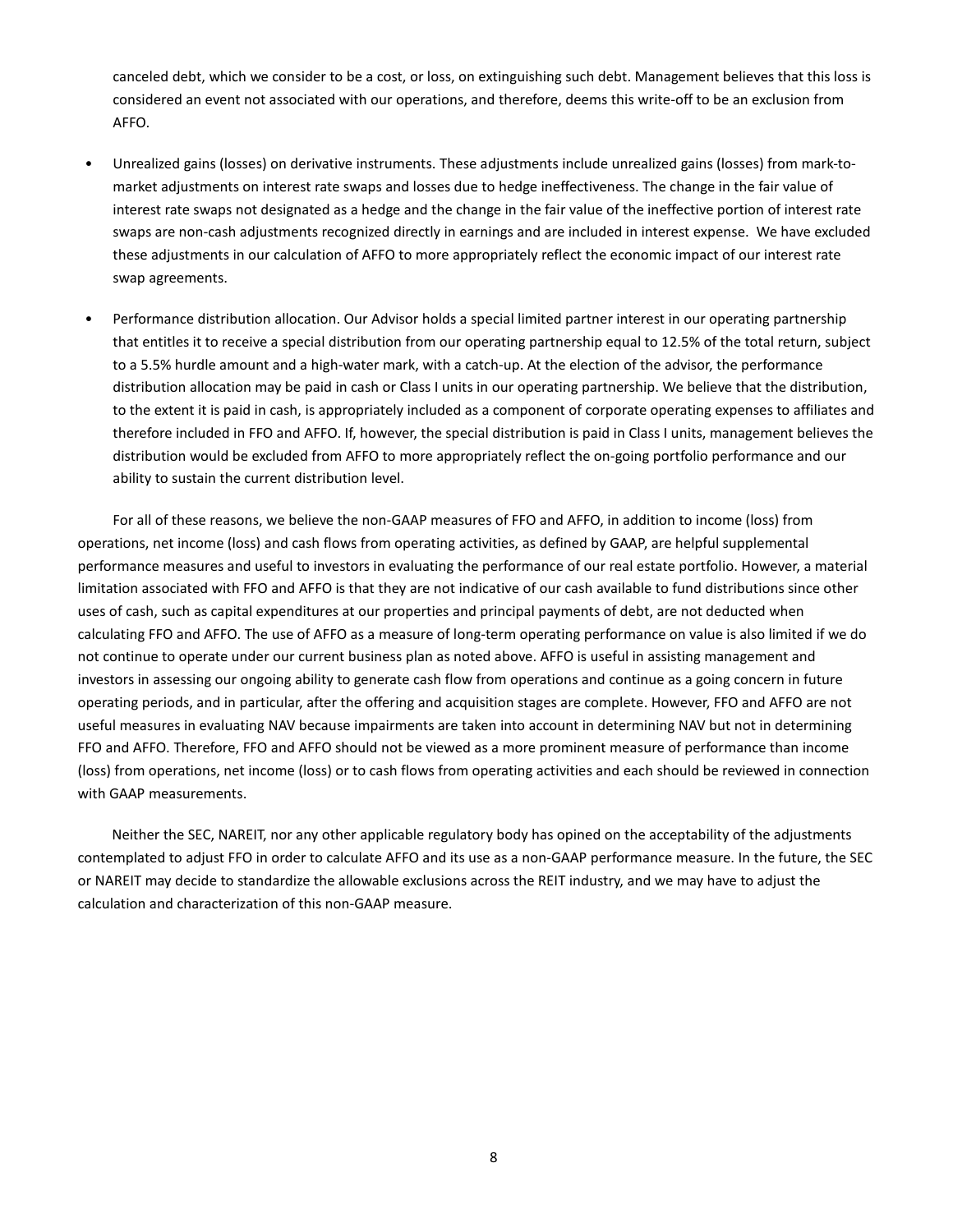Our calculation of FFO and AFFO is presented in the following table for the three and nine months ended September 30, 2018 and 2017 (dollars in thousands):

|                                                   |     | Three Months Ended September 30, |              |                      |  | Nine Months Ended September 30, |  |          |  |  |
|---------------------------------------------------|-----|----------------------------------|--------------|----------------------|--|---------------------------------|--|----------|--|--|
|                                                   |     | 2018                             |              | 2017                 |  | 2018                            |  | 2017     |  |  |
| Net (loss) income                                 | \$  | $(757)$ \$                       |              | $3,099$ \$           |  | $(431)$ \$                      |  | 9,588    |  |  |
| Adjustments:                                      |     |                                  |              |                      |  |                                 |  |          |  |  |
| Depreciation of building and improvements         |     | 5,153                            |              | 5,137                |  | 15,284                          |  | 15,053   |  |  |
| Amortization of leasing costs and intangibles     |     | 6,099                            |              | 6,099                |  | 18,099                          |  | 17,657   |  |  |
| <b>FFO</b>                                        | \$. | $10,495$ \$                      |              | $14,335$ \$          |  | $32,952$ \$                     |  | 42,298   |  |  |
| Distributions to noncontrolling interests         |     | (20)                             |              | (3)                  |  | (51)                            |  | (8)      |  |  |
| FFO, net of noncontrolling interest distributions | Ś.  | 10,475                           | <sup>S</sup> | $14,332 \quad $$     |  | 32,901                          |  | 42,290   |  |  |
| Reconciliation of FFO to AFFO                     |     |                                  |              |                      |  |                                 |  |          |  |  |
| FFO, net of noncontrolling interest distributions | \$  | $10,475$ \$                      |              | $14,332 \quad $$     |  | $32,901$ \$                     |  | 42,290   |  |  |
| Adjustments:                                      |     |                                  |              |                      |  |                                 |  |          |  |  |
| Revenues in excess of cash received, net          |     | (1, 412)                         |              | (2,857)              |  | (4, 544)                        |  | (8,006)  |  |  |
| Amortization of below market rent, net            |     | (1, 183)                         |              | (1, 183)             |  | (3,511)                         |  | (3, 389) |  |  |
| Unrealized loss (gain) on derivatives             |     | -                                |              | 19                   |  | 77                              |  | 60       |  |  |
| Performance distribution adjustment               |     | 521                              |              |                      |  | 3,607                           |  |          |  |  |
| <b>AFFO</b>                                       | \$  | $8,401$ \$                       |              | $10,311 \; \text{S}$ |  | $28,530$ \$                     |  | 30,955   |  |  |